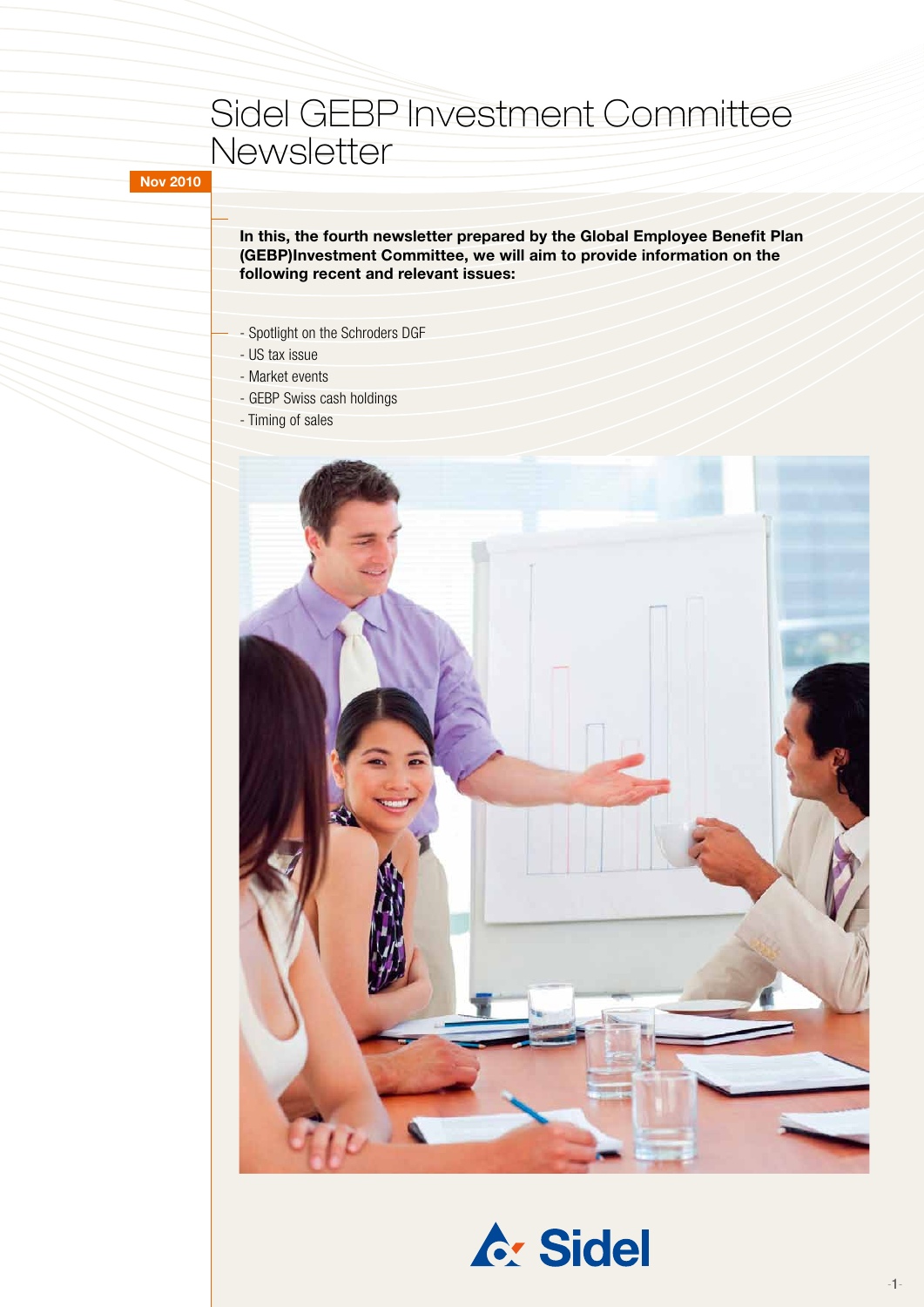# Spotlight on the Schroders Global Diversified Growth Fund (DGF)

### **Nov 2010**

In earlier communications, the Investment Committee outlined the merits of diversifying your investments. The Schroders Global Diversified Growth Fund (the DGF) was highlighted as a diversified solution available to members. To recap, the DGF invests in a variety of different asset classes and a recent asset allocation is shown below.





The DGF is less volatile than a standard equity fund. Over a market cycle (usually defined as 5 to 7 years) the DGF would look to invest across a range of well diversified asset classes that have a limited degree of correlation and as result would aim to produce a more stable stream of investments throughout the year. This means that in the short term if equities perform strongly the DGF may lag equity returns, however due to its lower volatility, in cases where equity markets suffer from poor performance the DGF may not fall as sharply. You will see from DGF factsheets that in the recent past when equity markets have suffered from volatile performance, the DGF has not. For a more up to date performance summary, please refer to the most recent DGF factsheet for October on the Zurich Online system.

### Link to fund centre:

http://webfund6.financialexpress.net/clients/zil/ pricetable.aspx?range=ipp&scheme=2&currency=EUR



Members of the GEBP (US) are defined as US citizens, green card holders, members with a US resident income tax return filing obligation, and Non-US nationals living in the US as a US tax resident. The tax and reporting requirements for US citizens and green card holders who hold assets in foreign pensions have become increasingly complex.

First, US citizens and green card holders are required to report the realized gains/losses of the GEBP on their annual US tax returns (you are not required to report the unrealized gains/losses) since the GEBP is not a qualified US pension plan. RBC cees will provide you

with an annual statement of the realized gains/losses for purposes of this reporting on your US tax returns.

Members of the GEBP (US) should seek independent tax advice concerning the personal tax implications of accruing benefits or receiving a distribution from the GEBP (US). It is your responsibility to provide any information required by the appropriate tax authorities. It is recommended that you keep careful records of your retirement account. A new FAQ will be uploaded to the RBS site shortly.

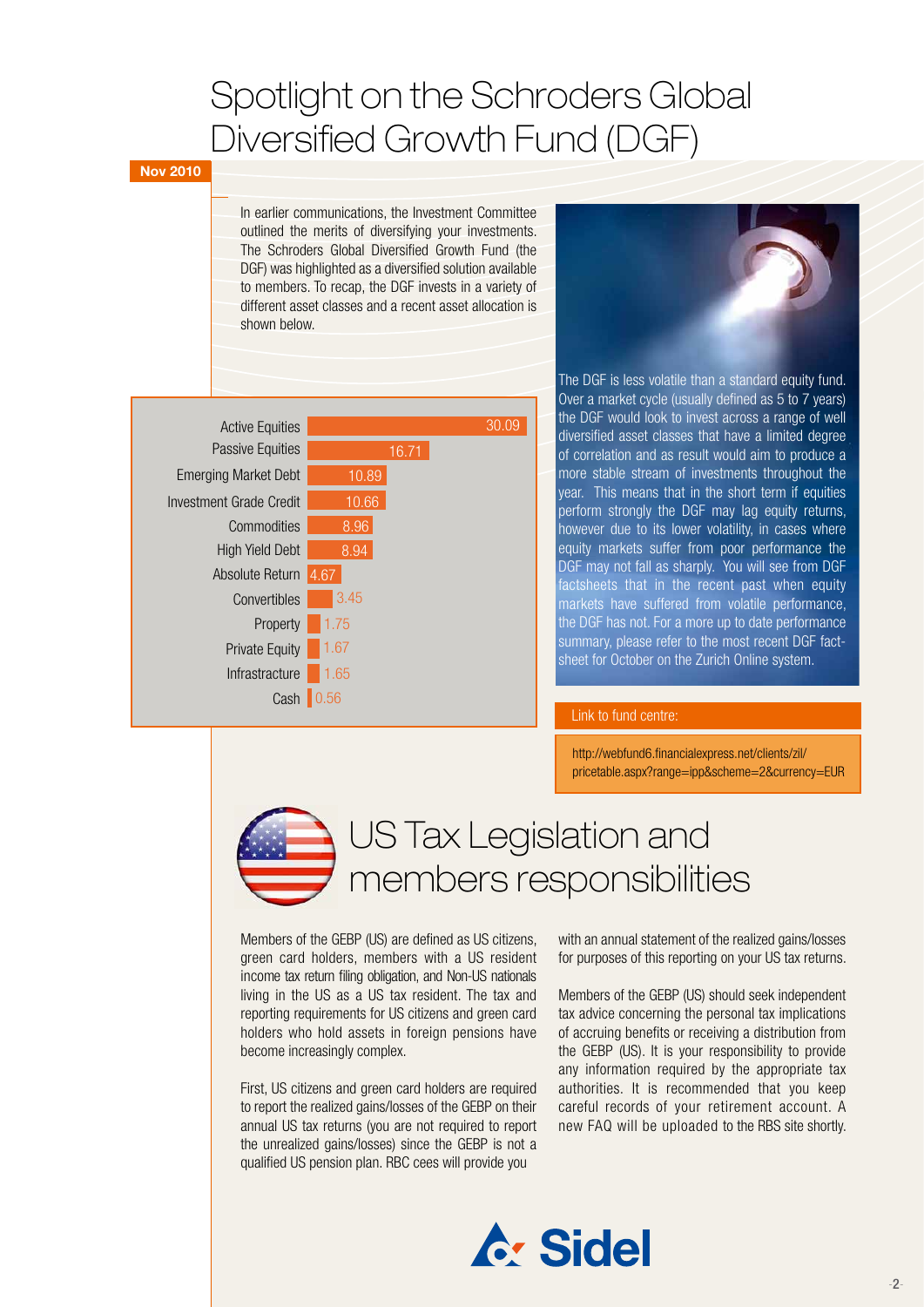## Market event

#### **Nov 2010**

As you may have picked up from various news reports in the recent past there have been a lot of events which have had an impact on financial markets globally. As members of the GEBP your investments are channelled into global markets, and it is inevitable that some of these events would have had an impact on your investments. While it is difficult to forecast or predict such events in advance, the Investment Committee looks to ensure that the range of investment funds offered are suitable and that there is an adequate range of funds available for members with different risk profiles.

Remember it is key that you pick investment fund choices that best match your risk profile and time horizon. Time horizon is key, as if you only have a few years to retirement you may not be able to withstand the short term volatility that is introduced by equity funds and may prefer to choose less volatile asset classes such as bonds and cash.

However if you're a good few years away from retirement, then you may wish to consider more volatile options which while being more risky in the short term can offer better growth potential over the longer term. At times being conservative when you a have fairly long time horizon could mean that your assets fail to beat the rate of inflation over the long term.



### Below we have summarised some significant events since our last newsletter that will have likely had a bearing on some of your investments.



BP - The oil giant had a difficult 6 months as a consequence of the oil spill off the US east coast. Members of the GEBP should be aware that there were relatively small holdings in BP,

with the largest concentration within the Alliance Bernstein European Value fund. As noted earlier in this newsletter, most of the GEBP investment funds are widely diversified and so in the failure of one large individual stock there will be an impact on some of the investment funds, although the impact, due to diversification, is likely to be small.

## Goldman achs

Goldman Sachs - Earlier this year Goldman Sachs was called to account by the Securities Exchange Commission for some of its activities during the global credit crisis. This was ultimately

resolved through an out of court settlement agreed with the US Government. It did, however, highlight a future possible risk for GEBP members should Goldman Sachs, who offer the Goldman Sachs 80%

Protection Signum Fund (the Signum Fund) to members go into administration. The Investment Committee will actively monitor the appropriateness of the Signum fund.



Greece - Members of the GEBP will have noticed over the year concerns over the economies in certain parts of Europe, most notably Greece and Hungary, where the financial stability

and viability of these countries was close to breaking point. Fortunately, the concerns have been reducing over the last few months, but it is still worth highlighting that investment funds offered to members of the GEBP retained very small holdings of bonds and other investments connected to Greece and Hungary. The financial collapse of either country could therefore have impacted your pension accounts under the GEBP, but the direct impact would have been minimal as most investment funds offered to GEBP members are widely diversified across many companies, governments and other institutions.

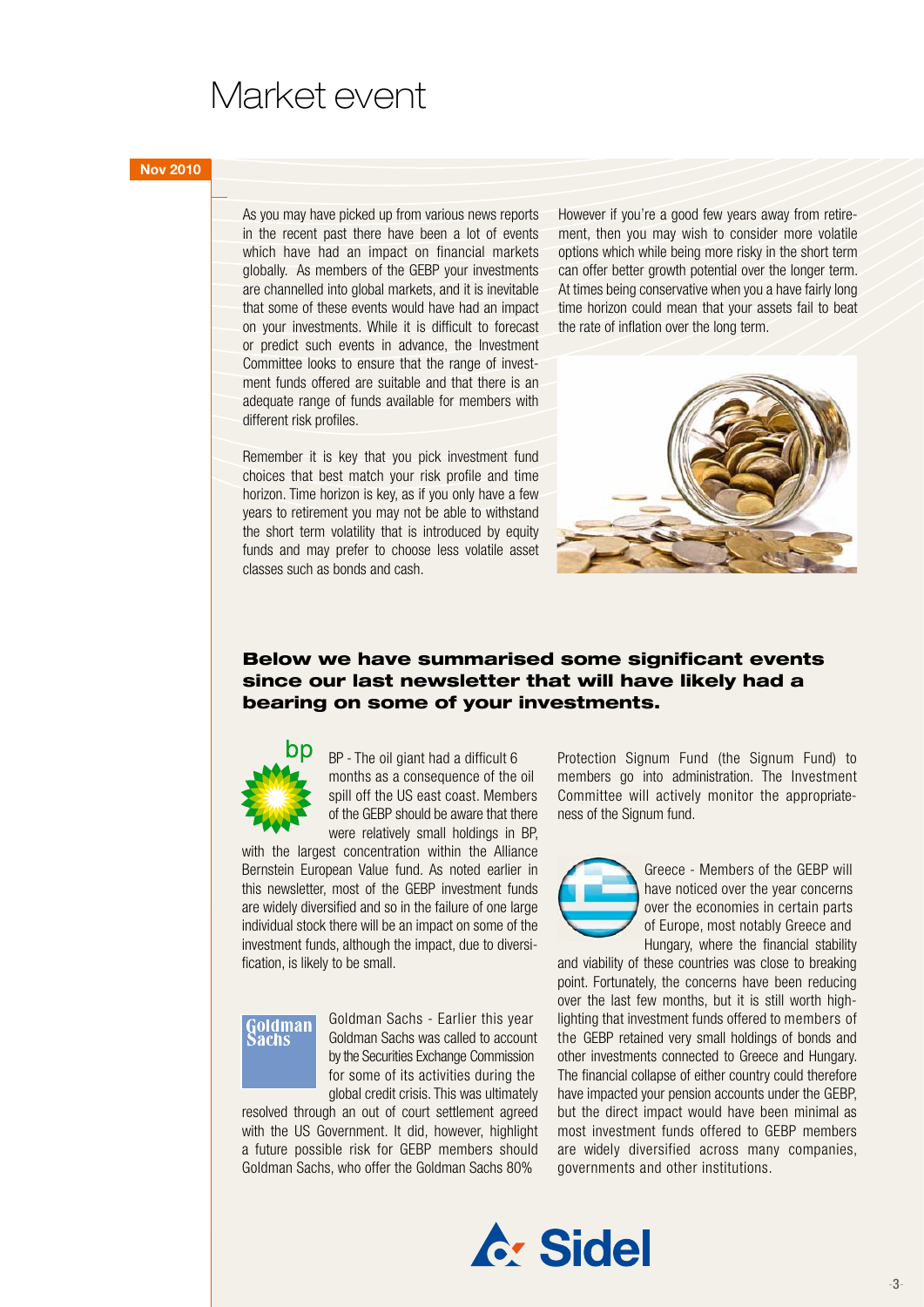# GEBP (Swiss) cash holdings

#### **Nov 2010**

We would like to highlight to members of the GEBP (Swiss), in particular, to check their current pension account allocation to ensure that they are appropriately diversified.

Members of the GEBP (Swiss) will recall the communication sent to members as part of the GEBP Provider transition in April of 2009. One of the issues announced was the cash locking of the first version or tranche 1 of the Goldman Sachs 80% Protection Signum Fund. To ensure that the 80% protection provided by the Signum Fund was maintained, any holdings in the GEBP (Swiss) Lifestyle prior to the cash locking were 'ringfenced', with Signum Fund assets held in the first tranche being diverted into a liquidity or cash fund, namely the Insight Liquidity Fund to maintain the 80% protection level. This action was taken to ensure that participating members were protected from any further declines in the market.

At the time this change was announced in May 2009, members were encouraged to consider their asset allocation, and move the 'ringfenced' assets into the new Swiss Lifestyle, or into tranche 2 of the Goldman Sachs 80% Protection Signum Fund. The GEBP Investment Committee would like to once again remind members to consider their asset allocation, and review the amount of funds they have invested in the Insight Liquidity Fund. This fund contains a high proportion of the Swiss section assets and therefore members need to check their own circumstances and feel comfortable with their asset allocation at the current time.

Members of the GEBP (Swiss) Section will have seen a separate announcement introducing a range of new regional Lifestyle strategies, Global Passive Lifestyle Portfolio, North American Passive Lifestyle Portfolio, Asian Passive Lifestyle Portfolio and Emerging Markets Passive Lifestyle Portfolio. There is also now the European Lifestyle Portfolio, formerly the GEBP (Swiss) Lifestyle Portfolio. You are encouraged to revisit your investment decisions at this time to ensure they remain appropriate for your personal circumstances.